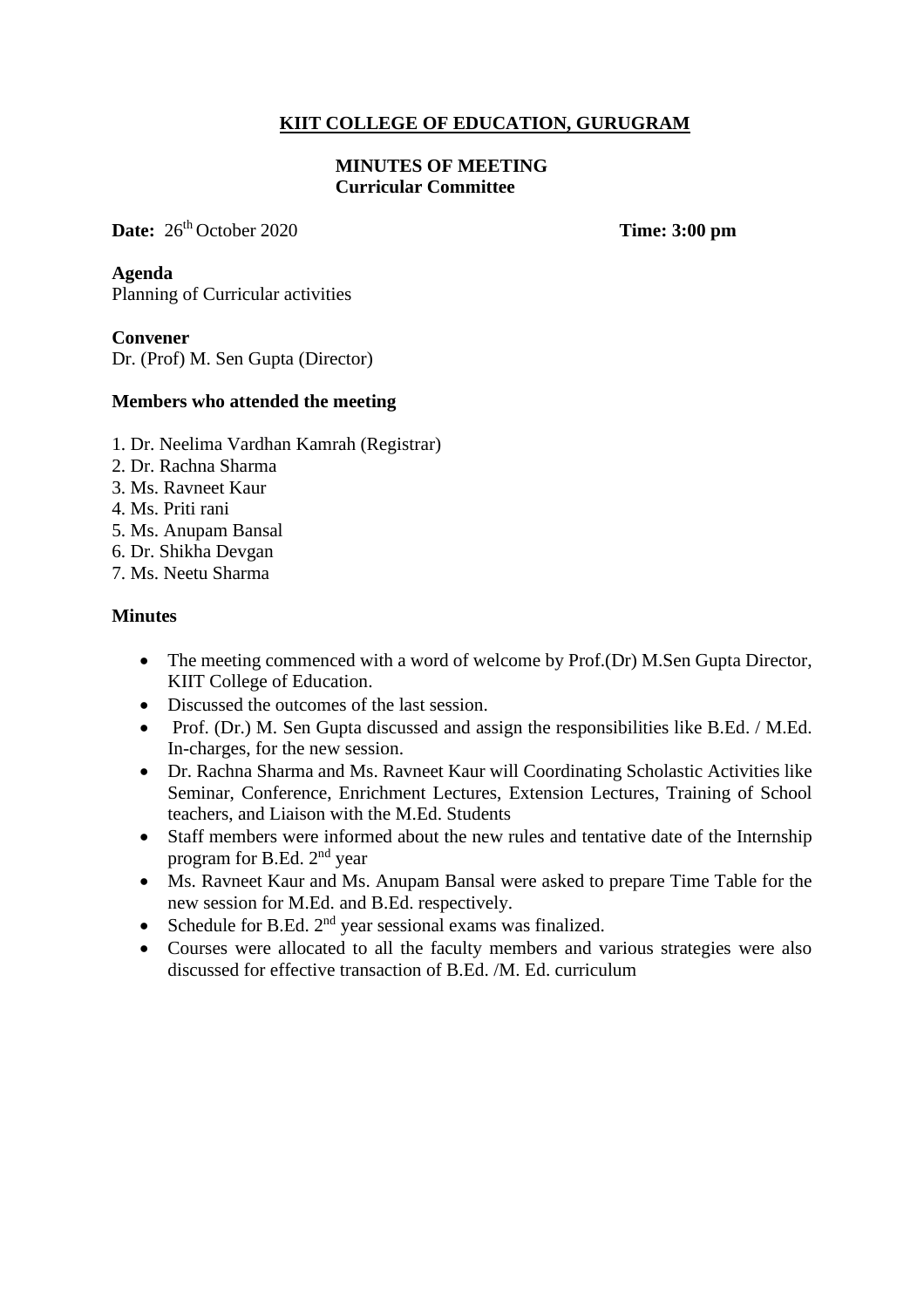## **KIIT COLLEGE OF EDUCATION, GURUGRAM**

### **NOTICE Curricular Committee**

Date:  $10^{\text{th}}$  January 2021

**Time: 3:15** pm

All faculty members are requested to join the meeting for curricular planning with Dr. Neelima Vardhan Kamrah (Registrar) at 3.00 pm via Zoom. The meeting can be joined from the belowmentioned zoom link.

Topic: Curricular Planning Date: 15<sup>th</sup> January 2021

Join Zoom Meeting <https://zoom.us/j/5444132952?pwd=TTdjais1QVlIOGhmeDcwNm9LZzErZz09>

Meeting ID: 544 413 2952 Passcode: Pedagogy

Dr. Rachna Sharma Head Officiating, KCEd. **Copy to: Ms. Ravneet Kaur Ms. Anupam Bansal Ms. Neetu Sharma Dr. Shikha Devgan**

**Ms. Priti Rani**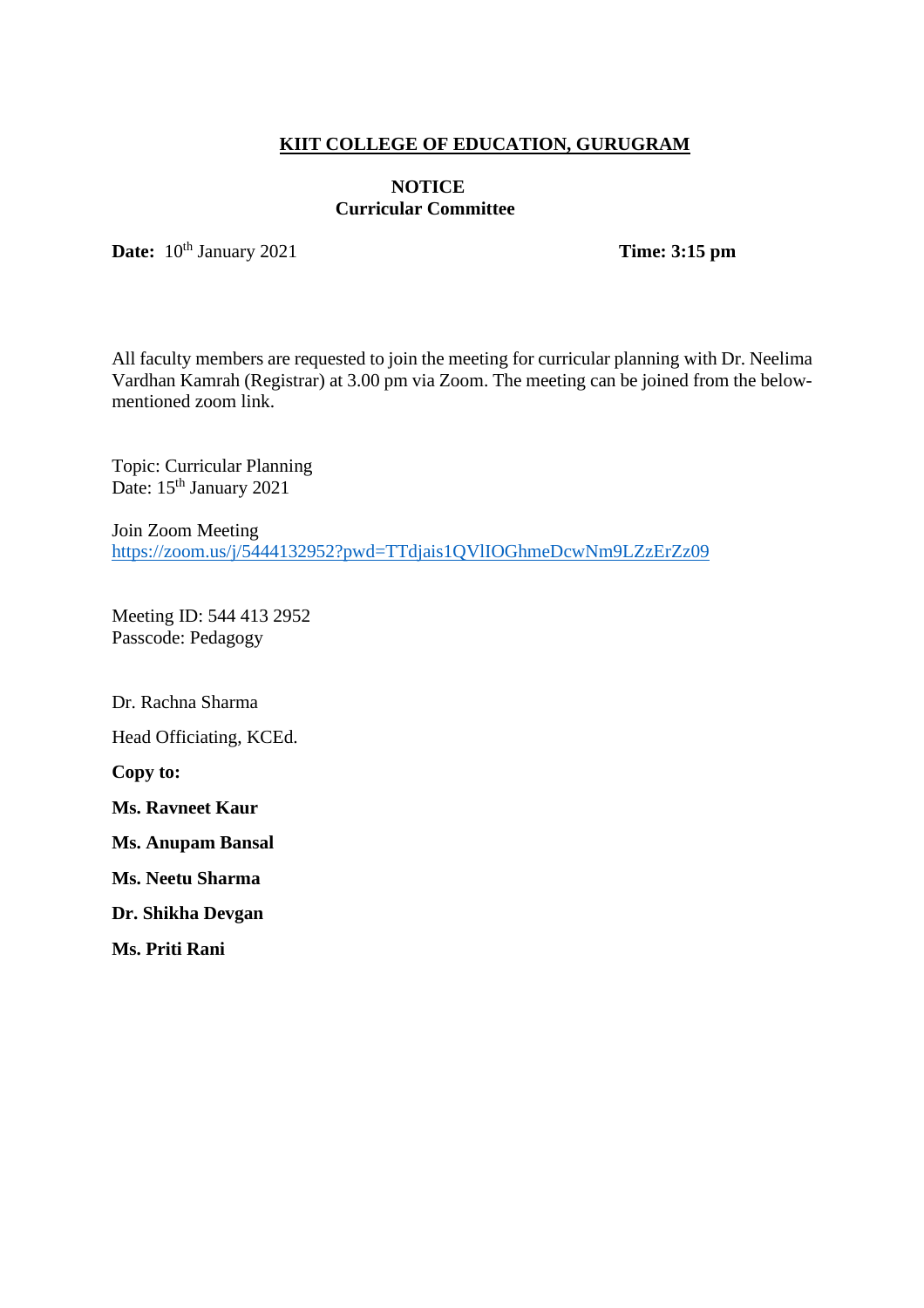# **KIIT COLLEGE OF EDUCATION, GURUGRAM**

## **MINUTES OF MEETING Curricular Committee**

Date: 15<sup>th</sup> January 2021

**Time: 3:00 pm** 

### **Agenda**

- 1. Planning of Curricular activities
- 2. Planning of mode of conducting classes after the pandemic.

### **Convener**

Dr. Rachna Sharma (Head Officiating, KCEd.)

### **Members who attended the meeting**

- 1. Dr. Neelima Vardhan Kamrah (Registrar)
- 2. Dr. Rachna Sharma
- 3. Ms. Ravneet Kaur
- 4. Ms. Priti Rani
- 5. Ms. Anupam Bansal
- 6. Dr. Shikha Devgan
- 7. Ms. Neetu Sharma

### **Minutes**

- The meeting commenced with a word of welcome by Dr. Rachna Sharma, Head Officiating, KIIT College of Education, and discussed the outcomes of the last session.
- Dr. Rachna Sharma discussed and assign responsibilities like B.Ed. / M.Ed. In-charges, for the new session.
- Dr. Rachna Sharma and Ms. Ravneet Kaur will Coordinating Scholastic Activities like Seminar, Conference, Enrichment Lectures, Extension Lectures, Training of School teachers, and Liaison with the M.Ed. Students
- Staff members were informed about the new rules and tentative date of the Internship program for B.Ed. 2<sup>nd</sup> year.
- Dr. Neelima Kamrah suggested conducting the classes in hybrid mode. It was decided that on Tuesday and Thursday online classes will be taken and on Monday, Wednesday & Friday will be offline classes.
- Ms. Ravneet Kaur and Ms. Anupam Bansal were asked to prepare Time Table for hybrid mode.
- Schedule for B.Ed.  $2<sup>nd</sup>$  year sessional exams was finalized.
- University Outreach Programmes will be undertaken by Dr. Shikha and Ms. Neetu Sharma.
- Wall Magazine updating will be taken care of by Dr. Shikha and Ms. Priti Rani.